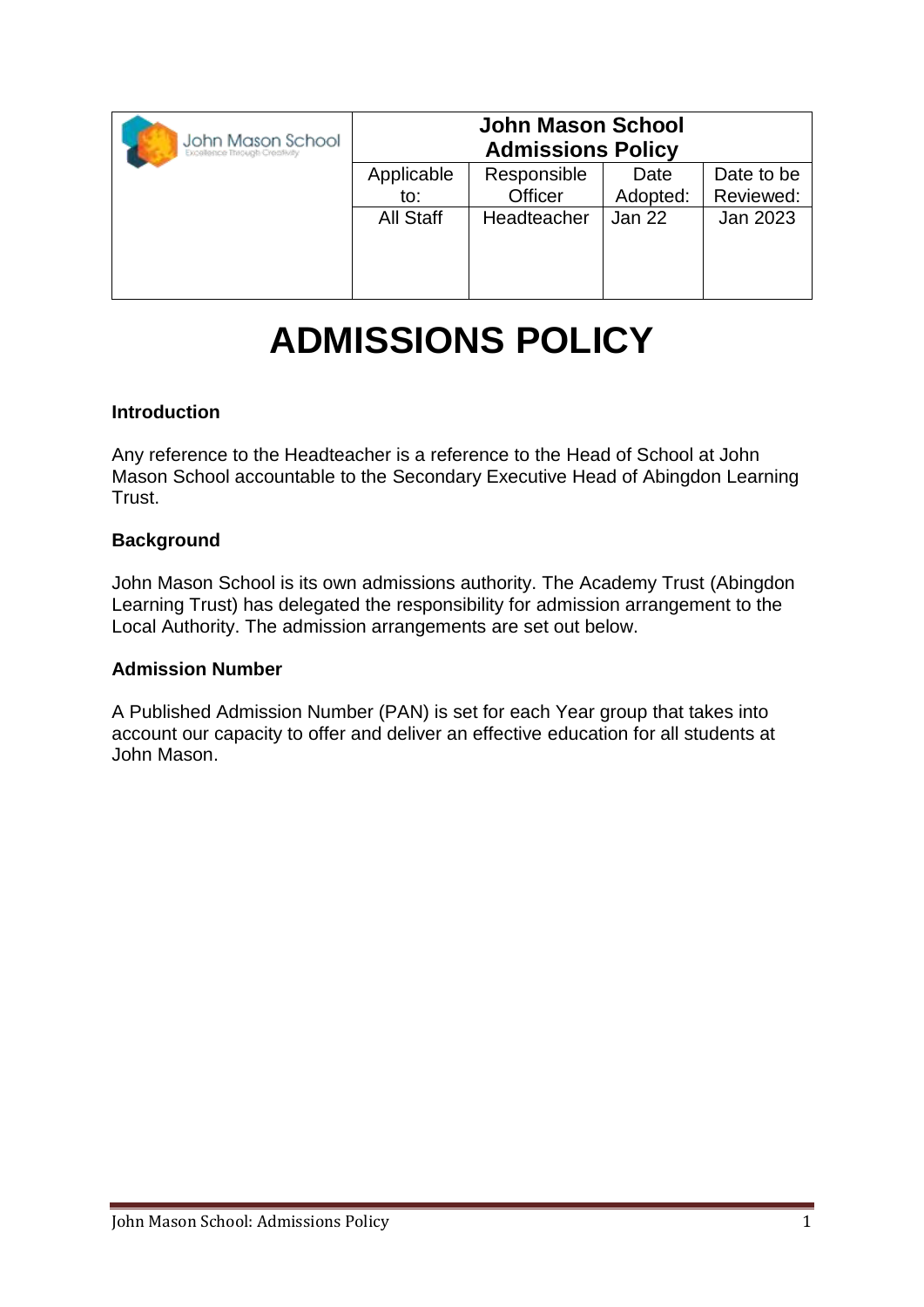# **Admission Criteria**

In accordance with legal requirements, children who have an Educational Health Care Plan (EHCP) naming a particular school in Part 4 of that Statement will be admitted to that school. (1)

The proposed admission rules for John Mason School are shown below in descending order of priority. If John Mason School feels that they are unable to meet the needs of the child to ensure a full education, they will consult the local authority for further advice.

1. A 'looked after child' or a child who was previously looked after but immediately after being looked after became subject to an adoption, child arrangements, or special guardianship order including those who appear to Abingdon Learning Trust, as the Admitting Authority, to have been in state care outside of England and ceased to be in state care as a result of being adopted. A looked after child is a child who is (a) in the care of a local authority, or (b) being provided with accommodation by a local authority in the exercise of their social services functions (see the definition in Section 22(1) of the Children Act 1989).

2. Disabled children who need to be admitted to John Mason School on the grounds of physical accessibility. The definition of disability is that contained within the Equalities Act 2010.

3. Children who live in John Mason School's designated area. If there are more applicants than places in this category priority will be given in the following descending order:

a. First priority in category 3 will go to those children with a brother or sister on roll at the time of application who will still be attending the preferred school at the time of entry. However, if there are more applicants than places in category 3(a) priority will be given, within this group, to those children who live closest to the school by the nearest designated public route as defined on the Oxfordshire County Council's Directorate for Children, Education & Families' Geographic Information System.

b. Second priority in category 3 will go to those children who live closest to the school by the nearest designated public route as defined on the Oxfordshire County Council's Directorate for Children, Education & Families' Geographic Information System

4. Children living outside the designated area who have a brother or sister on roll at the time of application who will still be attending the preferred school at the time of entry. If there are more applicants than places in this category priority will be given within this group to children who live closest to the school by the nearest designated public route as defined on the Oxfordshire County Council's Directorate for Children, Education & Families' Geographic Information System.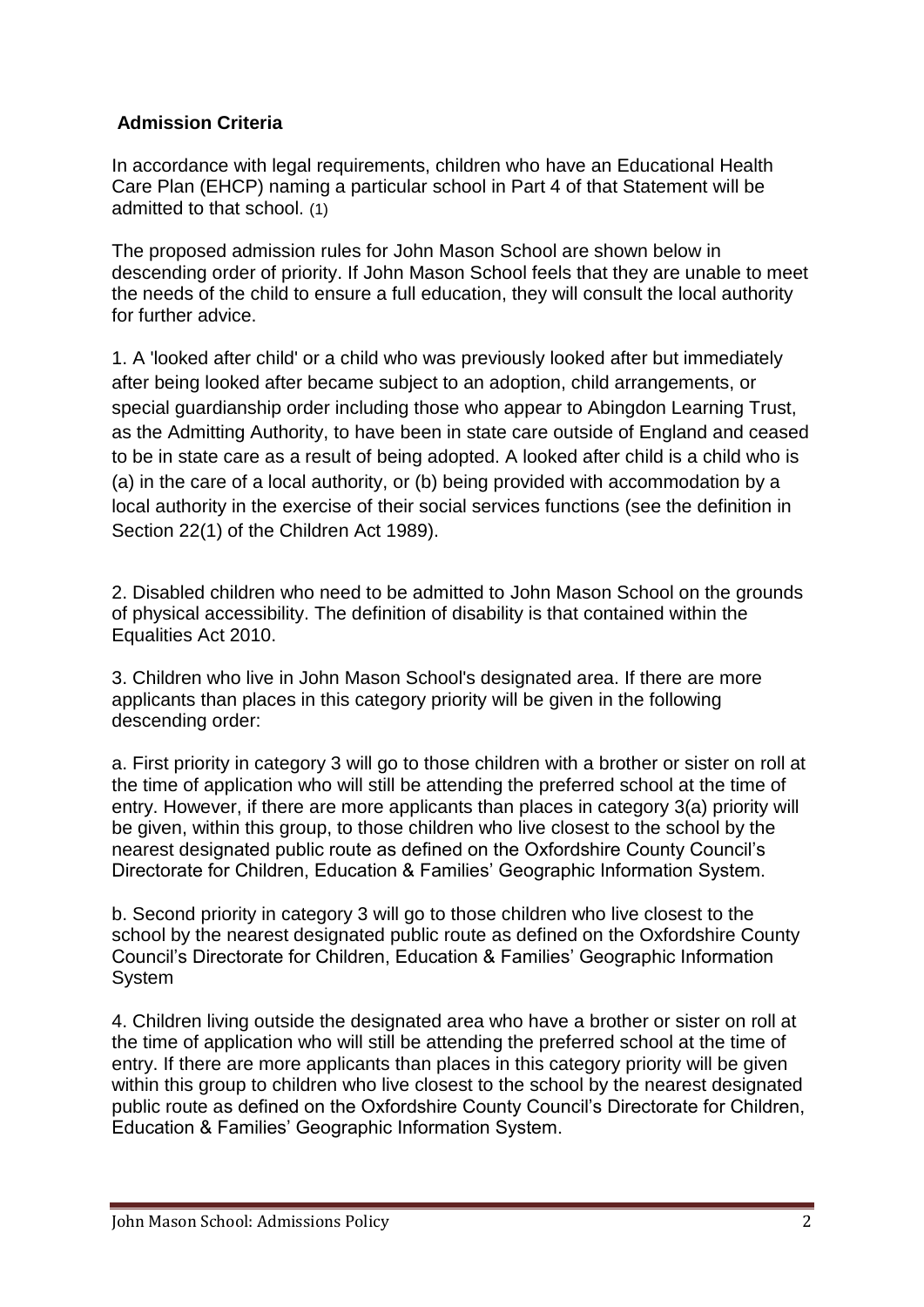5. Children who attend a partner school, and live outside the designated area. If there are more applicants than places in this category priority will be given, within this group, to those children who live closest to the school by the nearest designated public route as defined on Oxfordshire County Council's Directorate for Children, Education & Families' Geographic Information System.

6. Those children who live closest to the school by the nearest designated public route as defined on Oxfordshire County Council's Directorate for Children, Education & Families Geographic Information System.

*(1) Section 324 of the Education Act 1996 requires schools to admit a child with a Statement of Special Educational Needs that names the school, irrespective of whether they have places or not. This is therefore not an oversubscription criterion. However, the school SENCO will determine if the school can meet the individual needs of the student.*

# **Time of Entry**

The admission rules give some priority to those with a brother or sister attending John Mason School at the applicants "time of entry". This means that in the normal admissions round there will be no sibling connection for admission purposes for the following:

Applicants for entry to Year 7 if they have a brother or sister in Year 13 Applicants for entry to Year 7 if they have a brother or sister in Year 11 and there is no expressed intention of staying on into Year 12

## **Continued Interest Lists**

Parents will be able to place their children's names on the continued interest list for John Mason School.

For those applying through the normal admissions round for Year 7 the continued interest lists will be maintained from immediately following initial allocation to the end of the academic year of entry.

In the case of those applying in year the continued interest lists will be maintained for one academic year. It will be possible to place a name on the list from 1 August, the beginning of the academic year, and the list will be discontinued on 31 July, the last day of the academic year.

#### **Admission to an older or younger age group**

Children considered for late transfer would almost certainly have an EHCP. Discussion relating to late transfer would normally be initiated within an annual review of the child's Statement of Special Educational Needs.

Any late or early transfer of a child who does not have an EHCP would require evidence of the need for such a transfer and the agreement of the Headteacher. Transfers of this kind are likely to be very uncommon.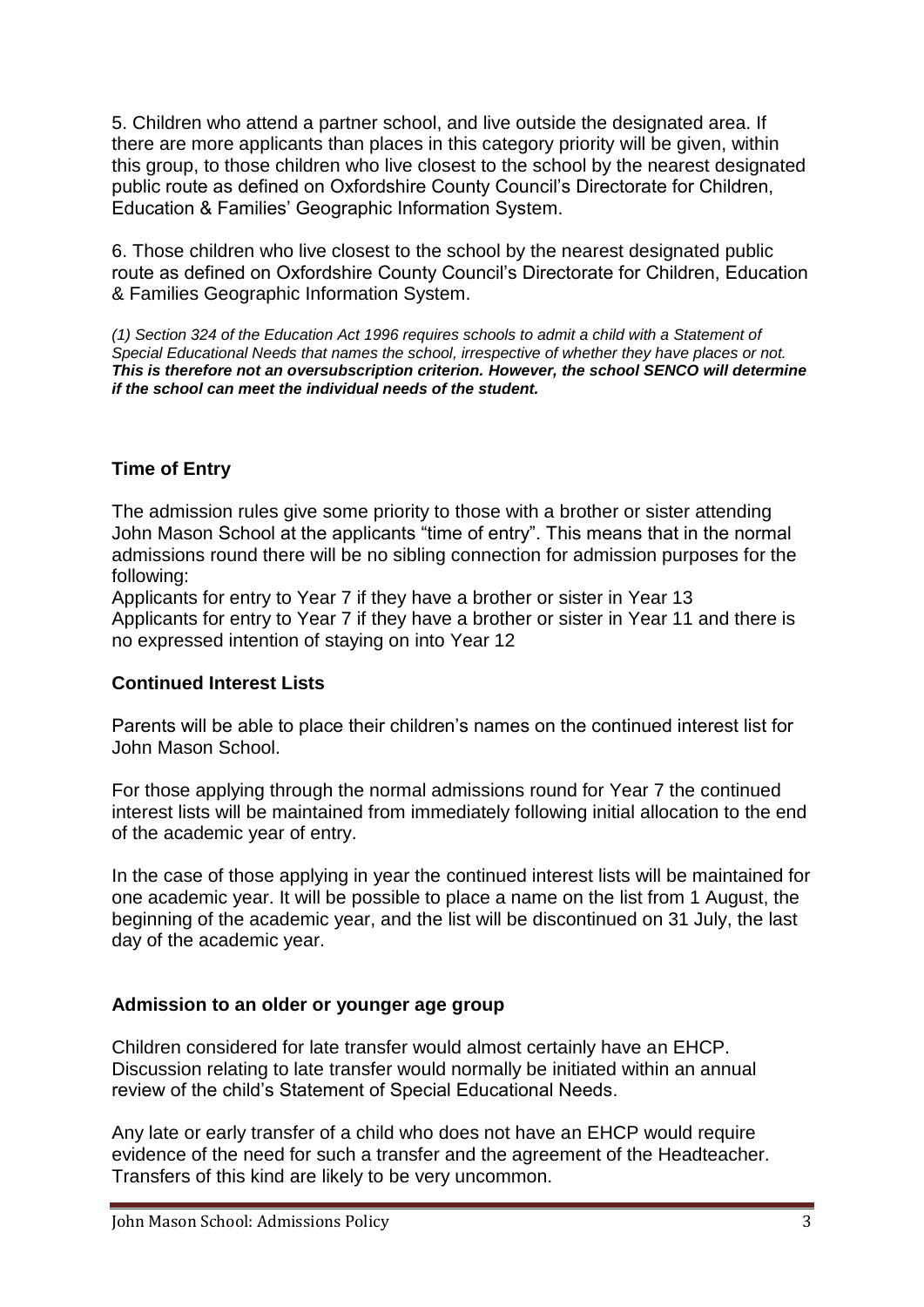Where, through the agreed procedure, a pupil is transferring school outside the normal year they will be treated equally to other children in the transfer group.

## **Random Allocation**

If the distance "tie break" produces an identical result for two or more applicants John Mason School will use the use random allocation to determine who will be offered a place. This will be carried out for John Mason School by the Local Authority (an impartial third party).

## **Siblings/Brother or Sister**

For admission purposes for John Mason School a sibling is defined as a brother, sister, half-brother, half-sister, step brother or step sister who will be resident at the same address at the time of entry.

## **Twins and Children from Multiple Births**

Where the parent has made the same preferences of school and through the normal operation of the admission arrangements the last available place at a school has been allocated to one twin, or child from a multiple birth, the other twin, or the other children from the multiple birth, will be offered a place at that school. This means that in these circumstances the Published Admission Number would be exceeded.

#### **Fair Access Protocol**

The Fair Access Protocol is part of the admission arrangements for John Mason School as it is for all state funded mainstream schools in Oxfordshire. Further details can be found on Page 7 of this document.

#### **The nearest designated public route as defined on the Directorate for Children, Education & Families' Geographic Information System**

For admissions purposes the route from home to school will be measured using the shortest designated route as determined by Oxfordshire County Council's measurement system.

The start point of a measurement is the "seed point" of the home address. The "seed point" is provided by Ordnance Survey from information compiled from Royal Mail and from district or city councils. The seed point normally falls within the bounds of a property. It is possible to amend the location of a seed point, but this is neither necessary nor possible for most addresses. Seed points are accurate to the nearest ten centimetres.

From the seed point the route firstly connects to the nearest point of the digitised network.

The digitised network is constructed from road data supplied by Ordnance Survey and is called the Integrated Transport Network (ITN). The Integrated Transport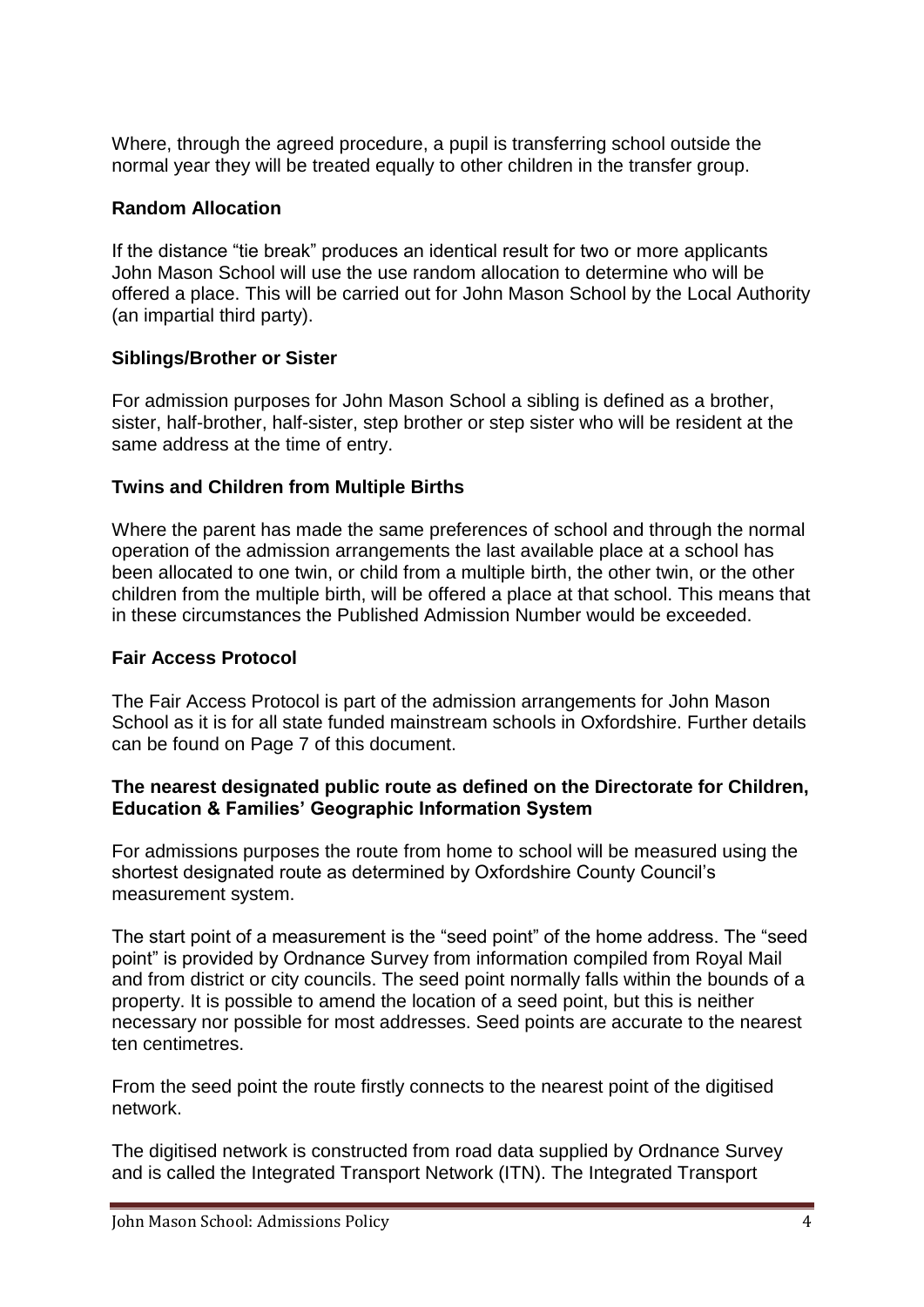Network has been accurately digitised to measure along the centre of roads and takes corners at right angles. This is the same underlying information as used by internet-based mapping solutions (e.g. Google Maps). However, the LA has a more accurate start point than internet-based mapping solutions and the ITN has been augmented by the LA to take into account other available public routes, for example alleyways, public footpaths and bridleways.

The end point of the "shortest designated route" is the nearest open gate of the school officially available for use by students for entry and exit to the school site at the start and/end of the school day. The location of these gates has been set by the LA and consulted with each individual school to ensure accurate placement of the gate and its availability for use.

The shortest designated route is established using an algorithm within the bespoke software used by the LA. This software is called Route Finder and is produced by Higher Mapping Solutions (www.highermappingsolutions.com). This programme integrates with the LA's database (ONE) which is supplied by Capita Children's Services [\(www.capita-cs.co.uk\)](http://www.capita-cs.co.uk/).

The "shortest designated route" is not necessarily a driving route because it may use in whole or in part a non-driveable route, for example footpaths. The "shortest designated route" is also not necessarily a walking route, for example where roads are used the measurement is along the centre of the road not along the edge (pavement or equivalent) of the road.

Other measuring systems may give a different measurement but the LA cannot take a measurement from another measuring system into account because this would constitute maladministration of the admissions process.

## **Home Address**

The address on the application should be the child's address at the time of application. This is the address at which the child spends the majority of term-time school nights (Sunday night to Thursday night).

#### **Changes of Address**

Changes of address which occur after 31 October but before 23 November of the year of application can be taken into account if proof of this change is provided (see below). To confirm your new address we need one of the following:

- A solicitor's letter advising contracts have been exchanged (if the property is being purchased); or
- A copy of a tenancy agreement (if the property is to be rented). If this tenancy agreement comes to an end before September of the year of application we may not accept the address for admissions purposes; or
- A copy of your Council Tax Bill showing the same name(s) as in Section 5 of the CAF.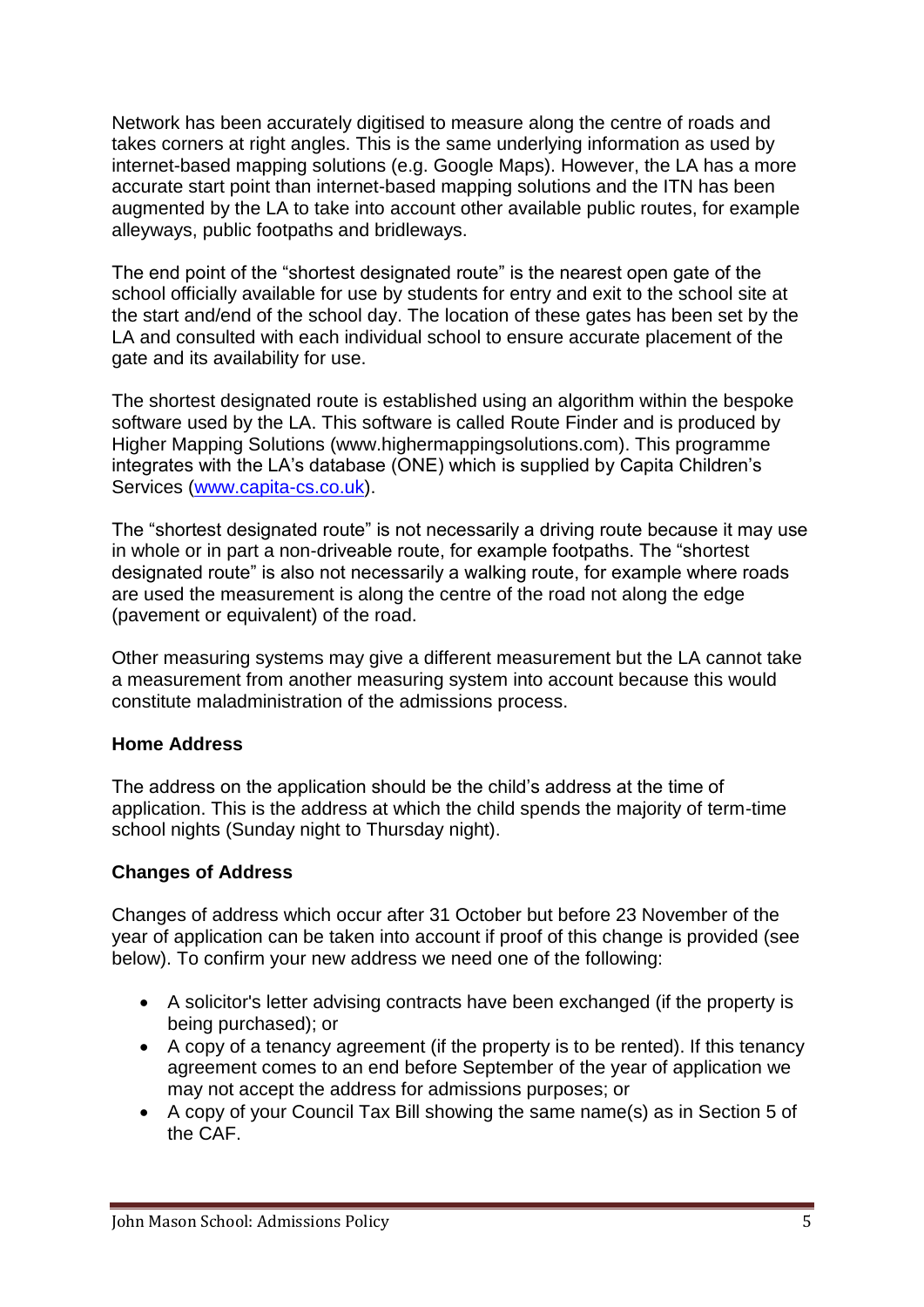Parents may also be asked to provide proof of address from correspondence they have received from HM Revenue & Customs, Child Benefit Division or Tax Credits Division. Such correspondence must pre-date the application you have made.

The Local Authority will act as John Mason School's agent in establishing a child's address.

## **Multiple Addresses**

Where children spend time with parents at more than one address then the address given on the form should be the one that they live at (i.e. sleep at) for the majority of term-time school nights (Sunday night to Thursday night). If children spend time equally at different addresses then this should be declared in writing and signed by all parties with parental responsibility. We may ask for proof of the living arrangements (i.e. a court decision) and we may ask for confirmation of an address you have given. If it is accepted by John Mason School's Local Authority that a child spends time equally at two different addresses (for example, one week with each parent in turn during term-times), the address used for admissions purposes will be the address most favourable (i.e. closest) to the first preference requested.

The Local Authority will act as John Mason School's agent in establishing the home address.

## **Fraudulent Applications**

If a place has been obtained on the basis of a fraudulent or intentionally misleading application (for example, a false claim to residence in a designated/ catchment area) and this results in the denial of a place to a child with a stronger claim, the admission authority for the school may withdraw the offer of the place. This follows the guidance in paragraphs 2.12 and 2.13 of the School Admissions Code (February 2012) published by the Department for Education:

"[2.12] An admission authority **must not** withdraw an offer of a place unless it has been offered in error, parents have not responded within a reasonable amount of time, or it is established that the offer was obtained through a fraudulent or intentionally misleading application. Where the parent has not responded to the offer, the admission authority **must** give the parent a further opportunity to respond and explain that the offer may be withdrawn if they do not. Where an offer is withdrawn on the basis of misleading information, the application **must** be considered afresh, and a right of appeal offered if an offer is refused.

2.13] A school **must not** withdraw a place once a child has started at the school, except where that place was fraudulently obtained. In deciding whether to withdraw the place, the length of time that the child had been at the school **must** be taken into account. For example, it might be considered appropriate to withdraw the place if the child has been at the school for less than one term."

The Local Authority will act as John Mason School's agent in establishing whether a place has been obtained on the basis of a fraudulent or intentionally misleading application

## **Coordination of Admissions for the Normal Admissions Round**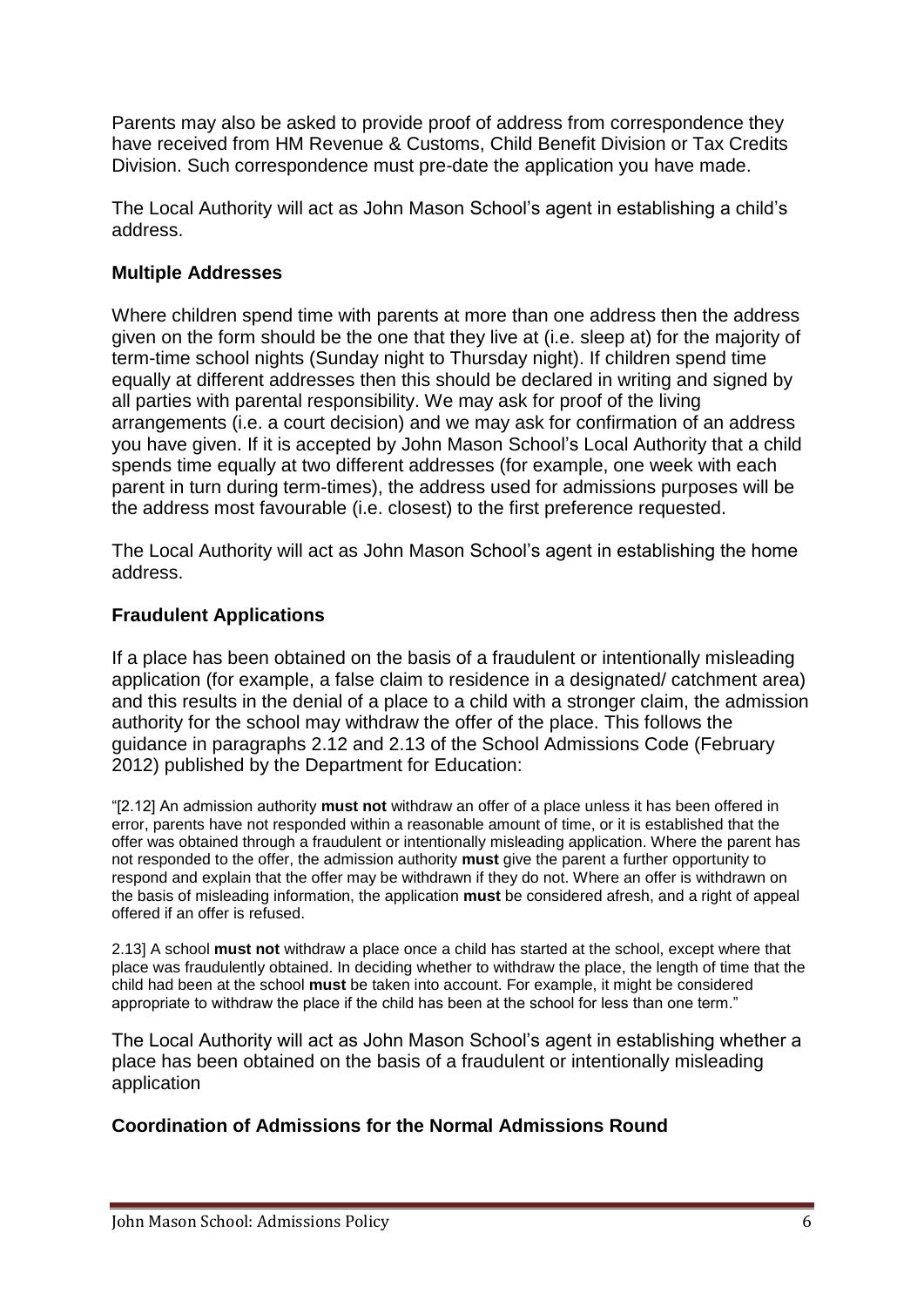John Mason School subscribes to the coordinated admission process for Oxfordshire for entry to Year 7. The Scheme is published on the Oxfordshire County Council's public website (www.oxfordshire.gov.uk/cms/content/secondary-school-applications)

# **In-Year Admissions (Years 7 to 11)**

In-year admissions are for those children looking for a John Mason School place during the academic year. Parents/guardians are able to submit an in-year transfer application form no more than one term before the place at John Mason is required.

John Mason School is part of the coordinated in-year admissions process for Oxfordshire. The scheme is published on the County Council's public website (http://www.oxfordshire.gov.uk/cms/content/transferring-or-moving-school).

The Safeguarding Team at John Mason School will make contact with the current school in order to ensure any relevant information is shared to aid transition and ensure safeguarding responsibilities are continued.

## **Students Transferring School**

In accordance with Child Protection procedures for students moving from another school to John Mason School, we will ask the previous school for all child protection records for the student so that we can meet and support any safeguarding requirements for that student.

The school will be asked to send them securely either via CPOMS, password protected email or hand delivered to the school in order to meet GDPR requirements.

If there are no child protection concerns for the student, we will ask for the school to complete and return the slip or email a confirmation that there are no safeguarding or child protections records.

## **In-Year Fair Access Panel (IYFAP)**

John Mason is regularly asked to admit vulnerable young people part way through an academic year. To ensure that the distribution of in-year admissions of vulnerable students is handled fairly, speedily and equitably, we subscribe to the In-Year Fair Access Protocol.

The IYFAP comprises representatives of all local secondary schools, a Local Authority social inclusion officer, a representative of the County Admissions Team and other professionals who are able to provide guidance to inform decisions.

The role of the panel is twofold:

(a) to provide support, advice and funding for schools, to give them the best chance of continuing to work with identified vulnerable students on their roll